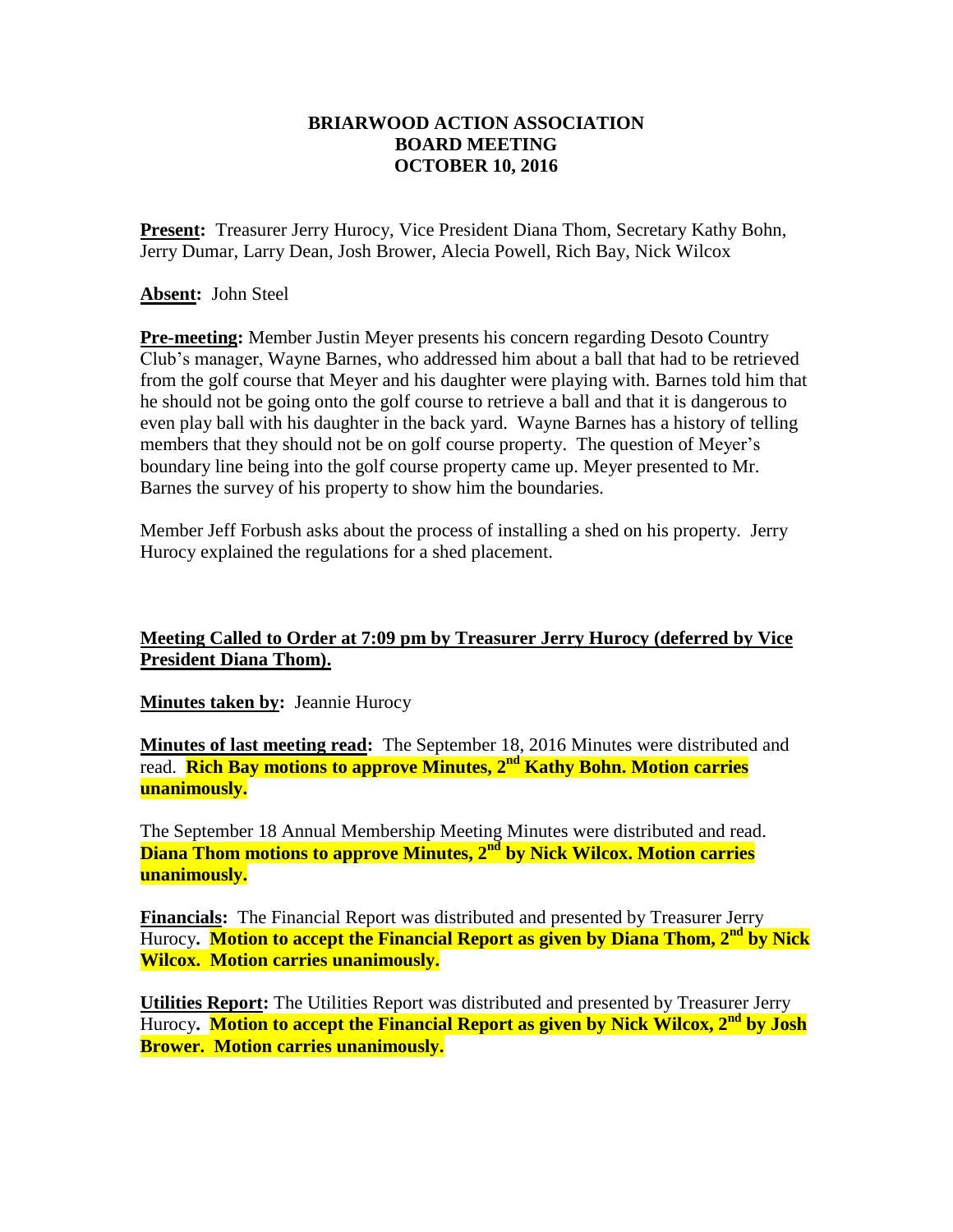Jerry Dumar states that the grant application has been submitted to cap the well that DNR states need to be done.

Inspection of the sewer system by DNR determines that riprap rock needs to be placed near the creek where outflow pipe is from sewer plant. Water test results are within compliance. DNR will now require a system designed by an engineer to chlorinate and dechlorinate the waste water. We are to give them a progress report every 6 months and the system should be in place within 2 years.

**Jerry Dumar motions to use Cochran Engineering to place the chorination/dechorination system required by DNR , 2nd by Larry Dean. 3 votes for having Cochran Engineering place the system by Larry Dean, Jerry Dumar and Diana Thom and 5 against by Jerry Hurocy, Josh Brower, Kathy Bohn, Alecia Powell, Nick Wilcox and Rich Bay. Motion failed.** Alecia Powell and Josh Brower would prefer to have three bids for this project. Josh Brower will acquire bids for the

The new build on Brandywine (Money) is ready to hook into water and sewer.

Architectural Committee: Nothing to report.

**Dams Report:** Nothing to report.

project.

**Lake and Beach Report:** The portable potty is due to be removed. Jerry Hurocy will call to have it removed at the end of the month.

**Security Report:** Nothing to report.

**Rules and Regulations:** Nothing to report.

**Website:** Nothing to report.

**Roads:** We are receiving bids for snow plowing. Member Gary Marti will acquire bids for it based on our needs.

Alecia Powell states her concern about the speeding in the community. Discussed ways to have people slow down.

Discussed the school bus stop and the safety of the children, the bus, and the people sitting in cars congesting the entrance. Kathy Bohn will call the Hillsboro School District transportation department to discuss the situation and possible solutions to this problem.

Jerry Dumar reiterates that one of the BAA Board's job is to protect the real estate values of the community.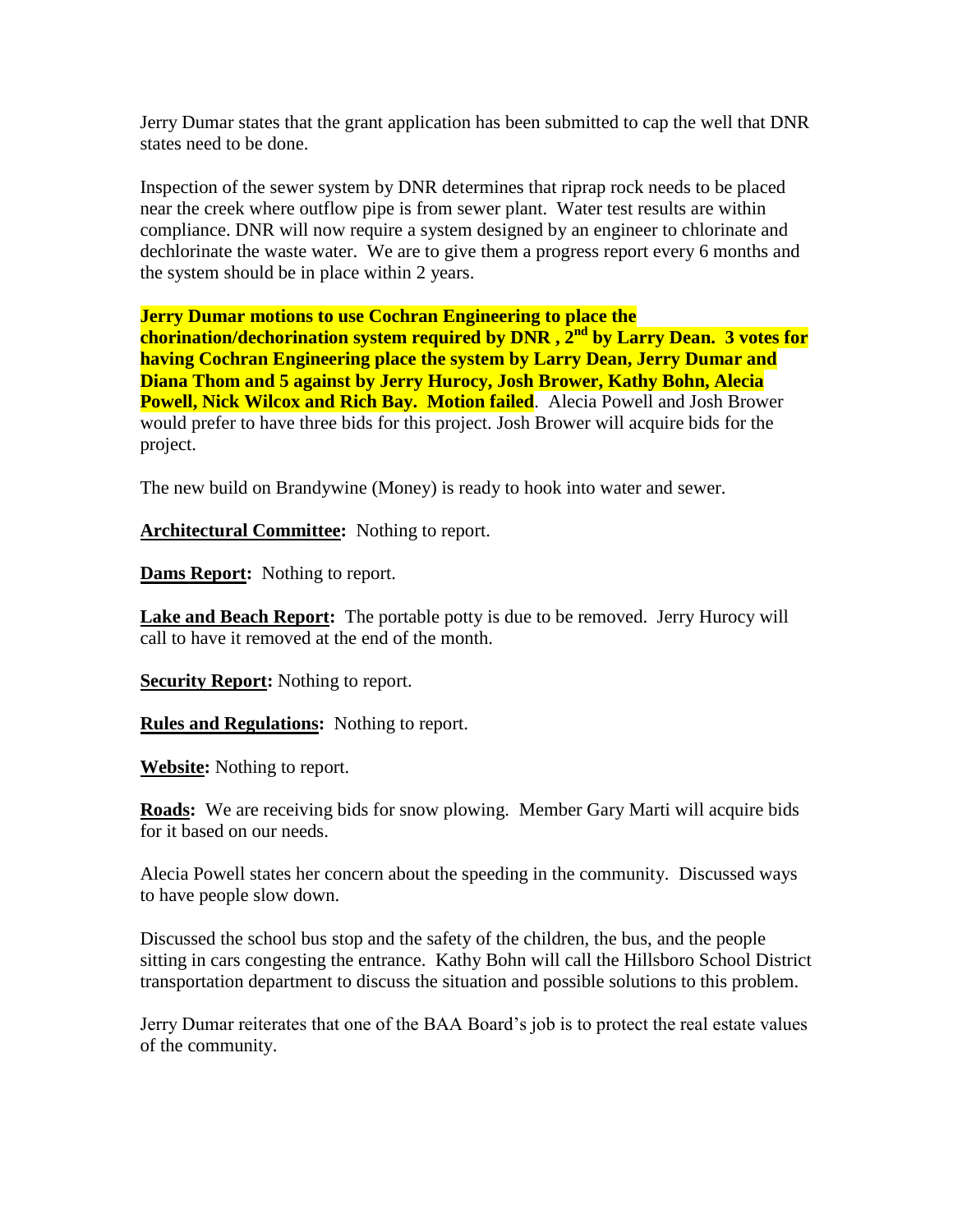Cochran Engineering has done an inspection on the bridge at the entrance of the subdivision and the bridge has been deemed to be replaced due to deterioration. Rich Bay states that there could be a back entrance to the subdivision for heavy trucks, etc. and supplied maps of the subdivision to Board Members to show where the back entrance could be while the bridge is being replaced.

Cochran Engineering has provided a cost analysis of the replacement of the bridge.

Topic will be tabled until the more investigation is done on what is needed and how to approach the replacement financially.

**Park and Entrance:** The entrance signs are in poor shape and need repair and repainting. Diana Thom has volunteered to repaint the signs.

Kathy Bohn suggests the community have a BBQ in the spring.

## **The Board went into Closed Session to discuss Legal, Lots and Back Dues.**

## **The Board returned to Open Session.**

**Old Business:** The old tractor is not in good condition. The decision to sell it "as is" was discussed.

Jerry Dumar had spoken with Jefferson College, they are willing to purchase it for \$750 and come pick it up.

The Board has considered placing it on Craigslist and taking bids on.

Briarwood Member Jeff Forbush would like to see the tractor offered for sale to Members before selling it. The Board discussed this and chose to place a flyer on the Community Board and on the Briarwood Facebook page inviting Briarwood Members to place bids for the tractor "as is" in the black deposit box by the mailboxes. The bids will be opened at the November BAA meeting.

**New Business:** The new maintenance man started today.